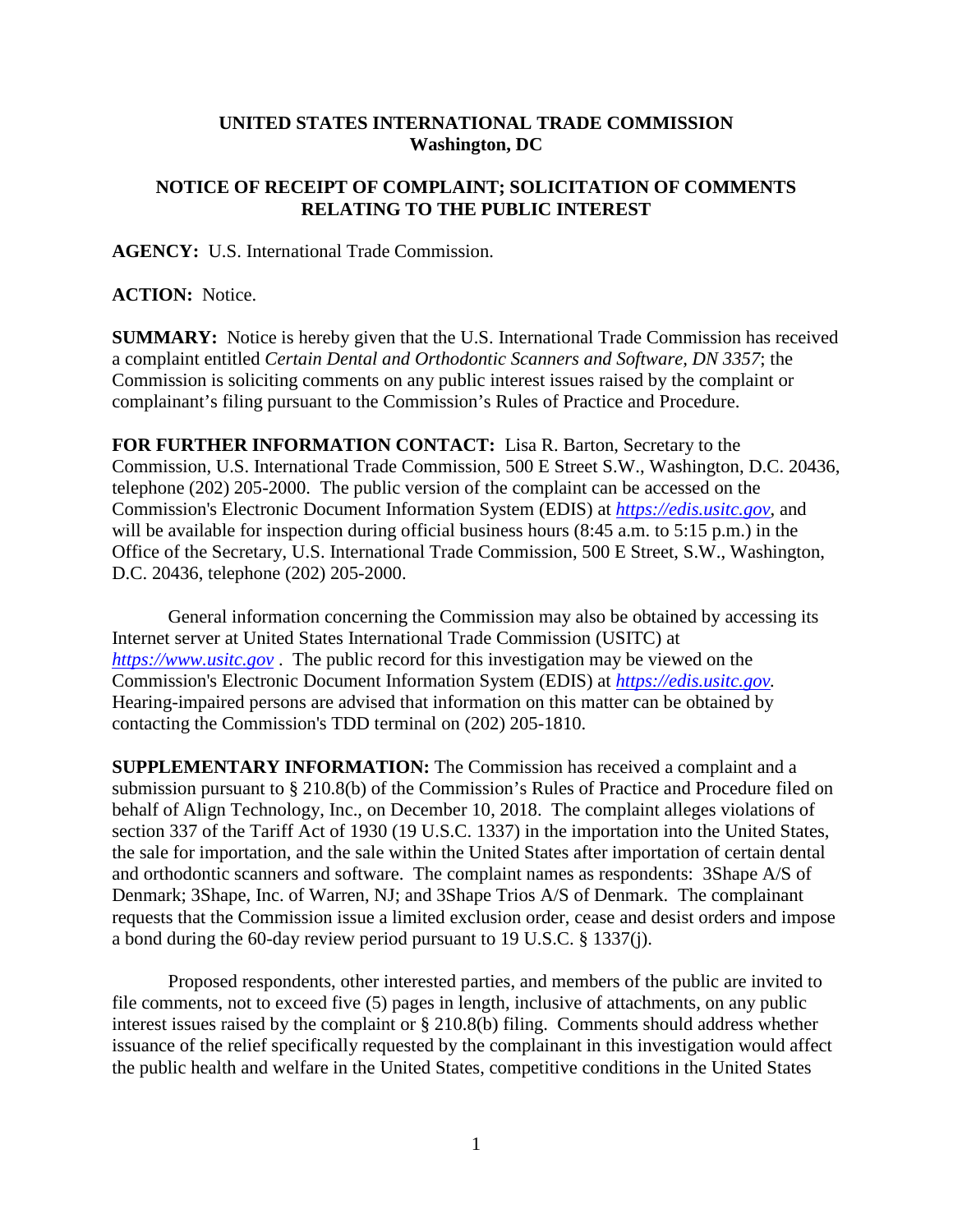economy, the production of like or directly competitive articles in the United States, or United States consumers.

In particular, the Commission is interested in comments that:

- (i) explain how the articles potentially subject to the requested remedial orders are used in the United States;
- (ii) identify any public health, safety, or welfare concerns in the United States relating to the requested remedial orders;
- (iii) identify like or directly competitive articles that complainant, its licensees, or third parties make in the United States which could replace the subject articles if they were to be excluded;
- (iv) indicate whether complainant, complainant's licensees, and/or third party suppliers have the capacity to replace the volume of articles potentially subject to the requested exclusion order and/or a cease and desist order within a commercially reasonable time; and
- (v) explain how the requested remedial orders would impact United States consumers.

Written submissions on the public interest must be filed no later than by close of business, eight calendar days after the date of publication of this notice in the *Federal Register*. There will be further opportunities for comment on the public interest after the issuance of any final initial determination in this investigation. Any written submissions on other issues should be filed no later than by close of business nine calendar days after the date of publication of this notice in the *Federal Register*. Complainant may file a reply to any written submission no later than the date on which complainant's reply would be due under  $\S 210.8(c)(2)$  of the Commission's Rules of Practice and Procedure (19 CFR 210.8(c)(2)).

Persons filing written submissions must file the original document electronically on or before the deadlines stated above and submit 8 true paper copies to the Office of the Secretary by noon the next day pursuant to § 210.4(f) of the Commission's Rules of Practice and Procedure (19 CFR 210.4(f)). Submissions should refer to the docket number ("Docket No. 3357) in a prominent place on the cover page and/or the first page. (*See* Handbook for Electonic Filing Procedures, **Electronic Filing Procedures**<sup>[1](#page-1-0)</sup>). Persons with questions regarding filing should contact the Secretary (202-205-2000).

Any person desiring to submit a document to the Commission in confidence must request confidential treatment. All such requests should be directed to the Secretary to the Commission and must include a full statement of the reasons why the Commission should grant such

<span id="page-1-0"></span>1 Handbook for Electronic Filing Procedures:

 $\overline{a}$ 

*[https://www.usitc.gov/documents/handbook\\_on\\_filing\\_procedures.pdf](https://www.usitc.gov/documents/handbook_on_filing_procedures.pdf)*